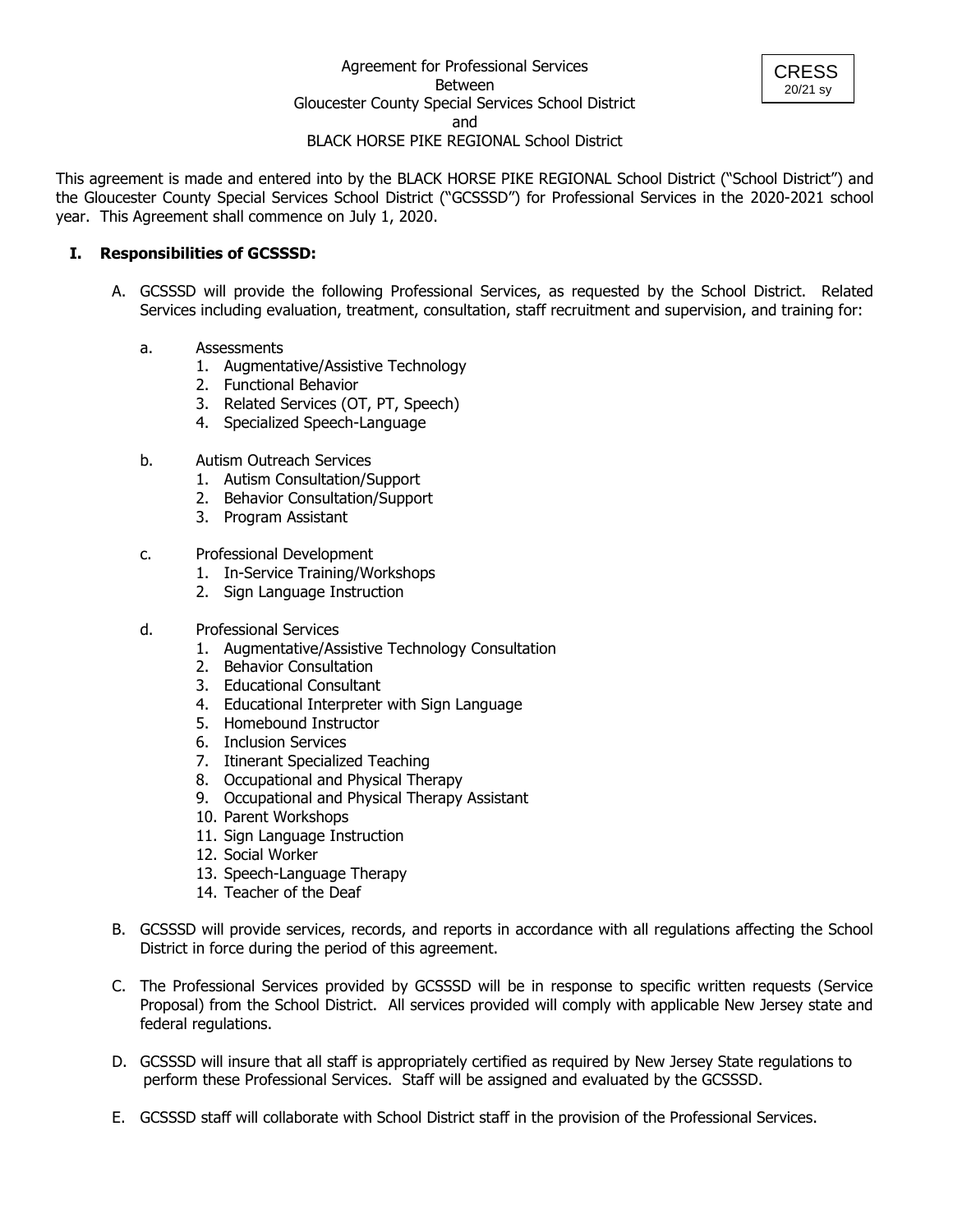- F. GCSSSD shall bill the School District and provide the School District with a monthly record for Professional Services rendered upon request.
- G. GCSSSD will maintain general liability, auto liability and school board liability insurance throughout the term of this agreement. Such limit for each line of insurance shall not be less than \$1,000,000 per occurrence/ claim/incident. Upon request from the School District, evidence of such insurance will be made available to the School District by GCSSSD.
- H. GCSSSD will maintain workers' compensation coverage in accordance with the applicable New Jersey Statutes for their employees throughout the term of this agreement. Upon request from the School District, evidence of such insurance will be made available to the School District by GCSSSD.

# **II. Responsibilities of the School District:**

- A. The School District shall make available to the GCSSSD all records and information relevant to the School District and relevant to students for whom the Professional Services are being rendered on a timely basis.
- B. To assist GCSSSD in fulfilling its responsibilities under this agreement, the School District shall provide, at the School District's expense, all necessary supplies and equipment to meet the needs of GCSSSD in connection herewith as determined in consultation with the School District.
- C. The School District will provide adequate facilities for the services to be performed on the School District premises.
- D. The School District shall pay the fees as provided on the attached appendix and make payment in accordance with the applicable New Jersey Statutes and the rules and regulations of the State Board of Education.
- E. The School District Child Study Team Director will send a Request for Services form to CRESS. Once CRESS determines the service request can be fulfilled a Service Proposal defining the start date and cost of the services to be rendered will be generated and the Service Proposal will be sent to the School District. The Service Proposal is used as a basis for the contract and serves as an agreement to initiate billable services.
- F. The School District understands and agrees that demand for services is in great demand and that GCSSSD faces competition from numerous and a variety of persons and entities, and further that GCSSSD's workforce requires substantial and continuous expenditures of time and money to develop and maintain the quality of services expected by client districts. The School District also recognizes and acknowledges that by reason of its engagement of GCSSSD, the School District will be introduced to GCSSSD's employees and contracted therapists. During the Term of this Agreement and for a period of twelve (12) months following the Term, the School District agrees not to solicit, contact, divert, encourage or induce any person who is (or was within the previous twelve (12) months) an employee, associate, consultant, agent or representative of GCSSSD to leave the employ of GCSSSD or hire such person or in any way interfere with GCSSSD's relationship with such person, without GCSSSD's prior written consent.
- G. The School District agrees that it would be extremely difficult to measure the damages that might result from any breach of this Section. Therefore, the School District agrees that, upon a breach of Section F, the School District shall pay to GCSSSD liquidated damages equal to the cost of services for one full school year based on the level of services previously provided by the employee, associate, consultant, agent or representative of GCSSSD. The parties hereto agree that the non-compete clause contained herein is reasonable and shall abide by same.
- H. The School District will pay all additional costs generated by unique requests. The School District will be billed for student(s) who do not report for their scheduled assessment. When student(s) fail to report for any other scheduled service or services, the School District will be billed at the fee listed on the attached fee chart.
- I. When services requested are not utilized, the School District will be billed for sixty (60) school days as if the services were being utilized. If the service provider is assigned to another school district within the sixty (60) days billing will cease at the inception of the new assignment.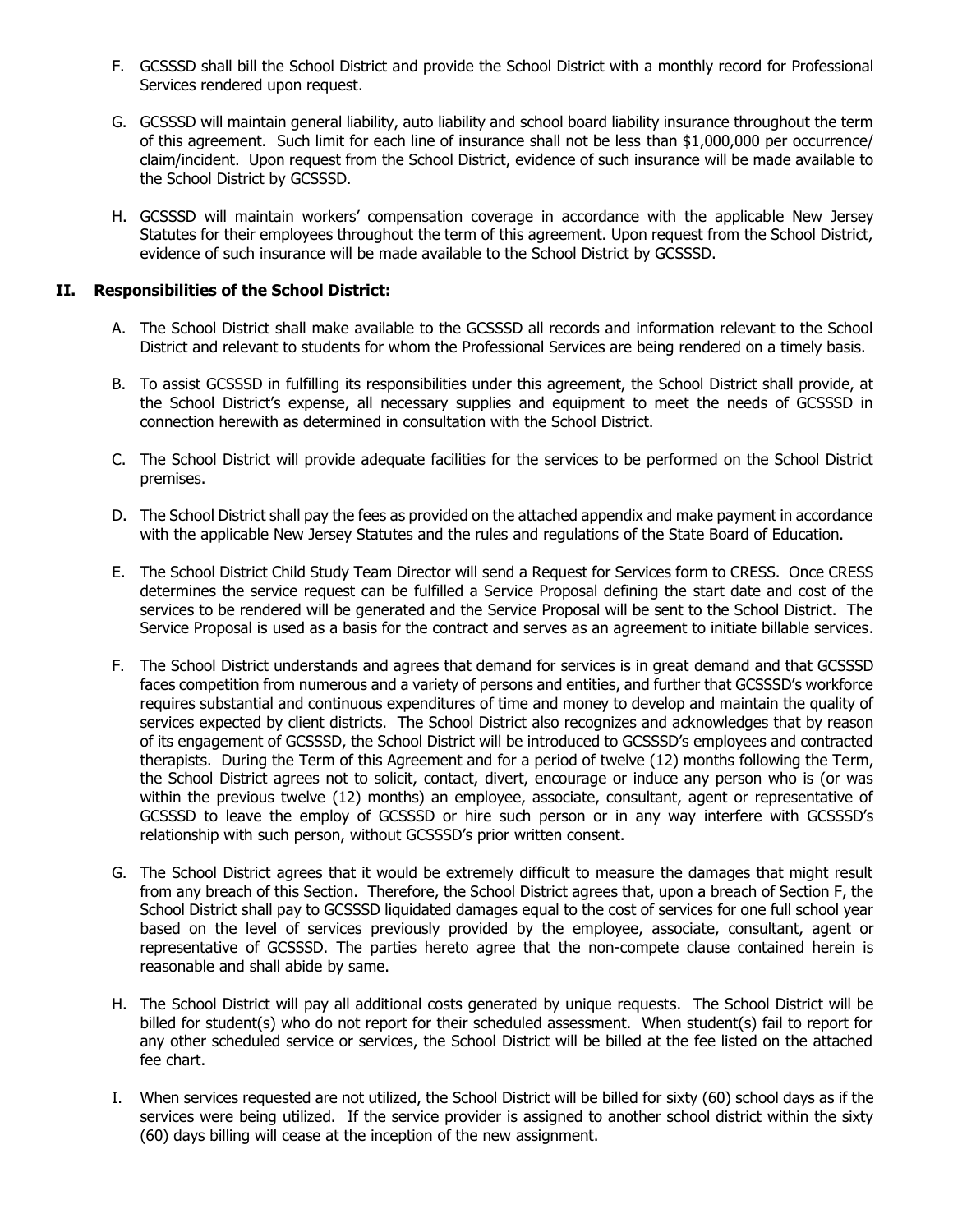- J. It is understood that GCSSSD shall not be held responsible for the failure of a specialist/therapist/professional or other contracted/hourly individual to provide services, but will make reasonable effort to provide alternative services should such failure occur.
- K. The amount of all legal fees and costs incurred by GCSSSD in relation to contracted services with the School District, whether for disciplinary action, termination, or any other matter in which GCSSSD deems in its sole discretion it has the need for such legal services, shall be borne by GCSSSD.

## **Additional Understandings:**

This Agreement shall be effective as of the later date of party execution.

Both parties will promote a coordinated effort by mutual periodic evaluation of the program.

The services contracted include time for direct service, preparation, and travel. Additional Professional Services beyond the contractual hours/days as requested by the School District in writing (i.e. interpreting for extracurricular activities, attendance on a field/class trip, etc.) will be billed at the specified rate as designated on the attached fees appendix.

The total amount for a school year is based on 36 weeks of service.

A "day" of service is 7 hours (.5 hour for lunch is not billed to the School District).

Schedule of services will be determined in conjunction with the GCSSSD Professional Staff member assigned to the School District and designated School District officials.

This Agreement shall be governed by, construed, and interpreted under the common and statutory law of the State of New Jersey, unless superseded by any applicable Federal law or regulation, without regard to New Jersey's choice of law rules.

If any paragraph or portion of any paragraph or any part of this Agreement is determined to be invalid, null or void for any reason whatsoever, then remaining parts or portions of this Agreement shall continue in full force and effect and shall not be affected in any way by the parts or portions determined to be invalid.

This Agreement constitutes the entire understanding between and among the parties hereto and all prior agreements, understandings, and covenants are hereby terminated.

This Agreement may be amended only by the written consent of both parties. The School District must provide notice by April 15 of the intent not to renew the contract for the upcoming school year. Failing such notice, this Agreement shall renew for an additional successive one (1) year period upon the same terms and conditions contained herein. Prior to termination, any and all past due balances owed to GCSSSD will be paid in full.

**Board President** BLACK HORSE PIKE REGIONAL Board of Education

cConnell  $\omega \nu$ 

**Board President** Board of Education of the Special Services School District and the Vocational School District of the County of Gloucester

Business Administrator/Board Secretary **Business Administrator/Board Secretary** 

Rev. 3/11/20